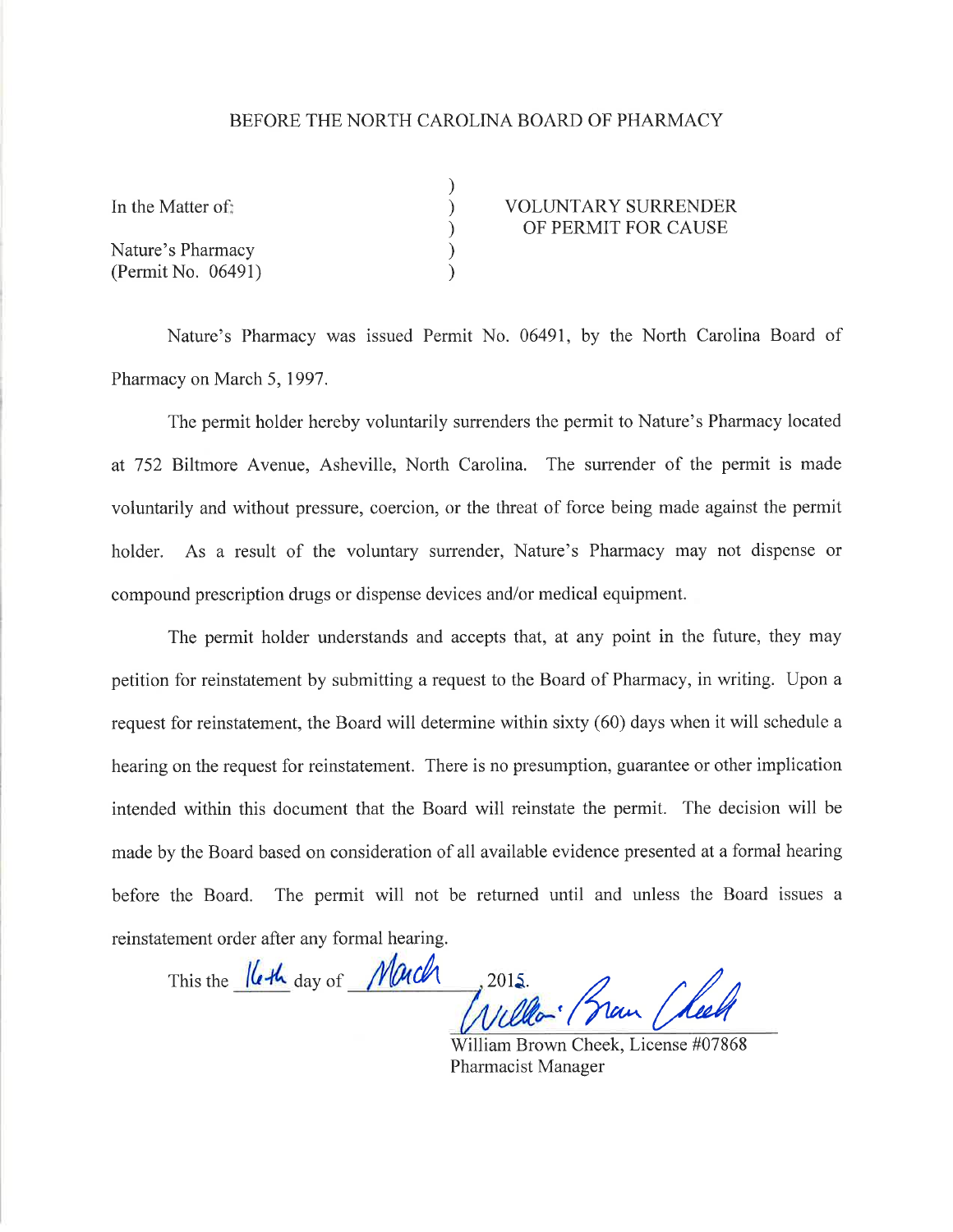## CERTIFICATE OF SERVICE

The undersigned hereby certifies that on the  $\frac{1}{4}$  day of  $\frac{1}{4}$ , 2015 a copy of

this Voluntary Surrender, Permit #0649I, was served upon Nature's Pharmacy.

ò.

Zoretta Wiesner

Investigator North Carolina Board of Pharmacy